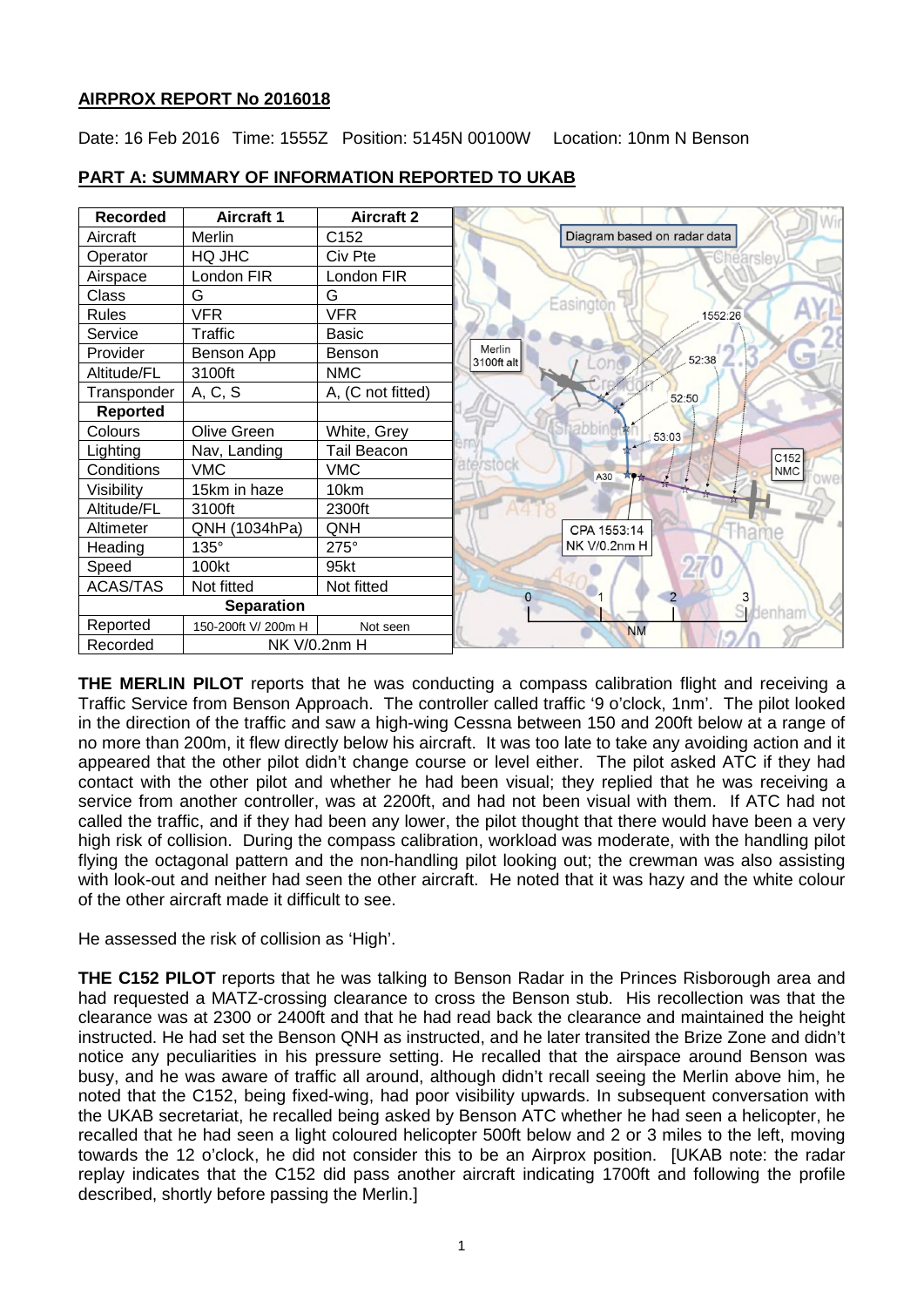**THE BENSON APP CONTROLLER** reports that he was providing a Traffic Service to the Merlin pilot, who was on a VFR air-test; it was the only aircraft on frequency. When the Merlin was in a position 10nm north of Benson routing south, the controller noticed a group of contacts to the east of the Merlin's position, but he did not think that they would affect, so did not give Traffic Information. He looked away from the Merlin for a short while and when he looked back he saw that one of the contacts, which was wearing a Benson Zone squawk, had broken away from the group and was now tracking towards the Merlin. There was no height information showing and, after he had passed the Traffic Information, the pilot initially responded that he couldn't see the traffic, but there was clear indication in the pilot's voice that he then become visual with an aircraft at close range. Whilst receiving that transmission, the controller was requesting the height of the conflicting traffic from the Zone Controller, but the answer came back after the closet point of confliction had occurred. Once he had told the Merlin pilot that the other aircraft was believed to be at 2200ft, he replied that it was unlikely that the aircraft was that low below him. Shortly afterwards the Merlin pilot announced his intention to report an Airprox.

He perceived the severity of the incident as 'Medium'.

**THE BENSON ZONE CONTROLLER** reports that at the time of the incident he had been on console for 2 hours, during medium intensity traffic conditions. There were approximately 3 aircraft on frequency at the time, all on a Basic Service. The C152 was on navigational exercise and under a Basic Service. The C152 pilot had been given permission to transit the northern stub of the Benson MATZ, and the controller then turned his attention to his other aircraft. The C152 didn't have Mode C so it was only when he got close to a Benson Approach squawk that the controller questioned his height. The pilot confirmed that he was at 2200ft. After hearing the Approach Controller mention an Airprox, he asked the C152 pilot whether he had seen a helicopter in his vicinity, he replied that he had seen one cross from right to left.

He perceived the severity of the incident as 'Low'.

**THE BENSON SUPERVISOR** reports that at the time of the incident the Approach controller was working one aircraft and the Zone Controller was controlling 2, 'gusting 3'. The Supervisor was listening to the Approach frequency, but not the zone frequency. Traffic levels and complexity were low and there was some chat, although not whilst the Zone Controller was transmitting to aircraft. The Supervisor was watching the radar screen and could see the Merlin was entering an area of high traffic density, he could see an aircraft with a Zone squawk tracking towards the Merlin and instructed the Approach controller to call the traffic, which he immediately did. The conflicting track was not showing a height read-out, so the altitude was sought from the Zone Controller and passed to the Merlin, although the Supervisor could not remember whether this happened before or after he had called visual. The Approach Controller was then instructed to limit the Traffic Service due to high traffic density because there were multiple tracks in the vicinity. The Merlin pilot stated his intention to file an Airprox and so the Supervisor relieved both controllers in order to begin the reporting process.

### **Factual Background**

The weather at Benson was recorded as follows:

METAR EGUB 161550Z 18012KT 9999 FEW032 BKN300 06/M00 Q1030 BLU NOSIG=

The relevant transmissions from the tape transcript are in the table below:

| Тο               | <b>From</b>      | <b>Speech Transcription</b>                                                    | Time     |
|------------------|------------------|--------------------------------------------------------------------------------|----------|
| C <sub>152</sub> | Zone             | {C152 callsign} apologies golf zulu whiskey request your current<br>altitude   | 15:52:48 |
| Merlin           | RA               | {Merlin callsign} traffic east one mile tracking west no height<br>information | 15:52:51 |
| Zone             | C <sub>152</sub> | Eg { C152 callsign} two thousand two hundred                                   | 15:52:55 |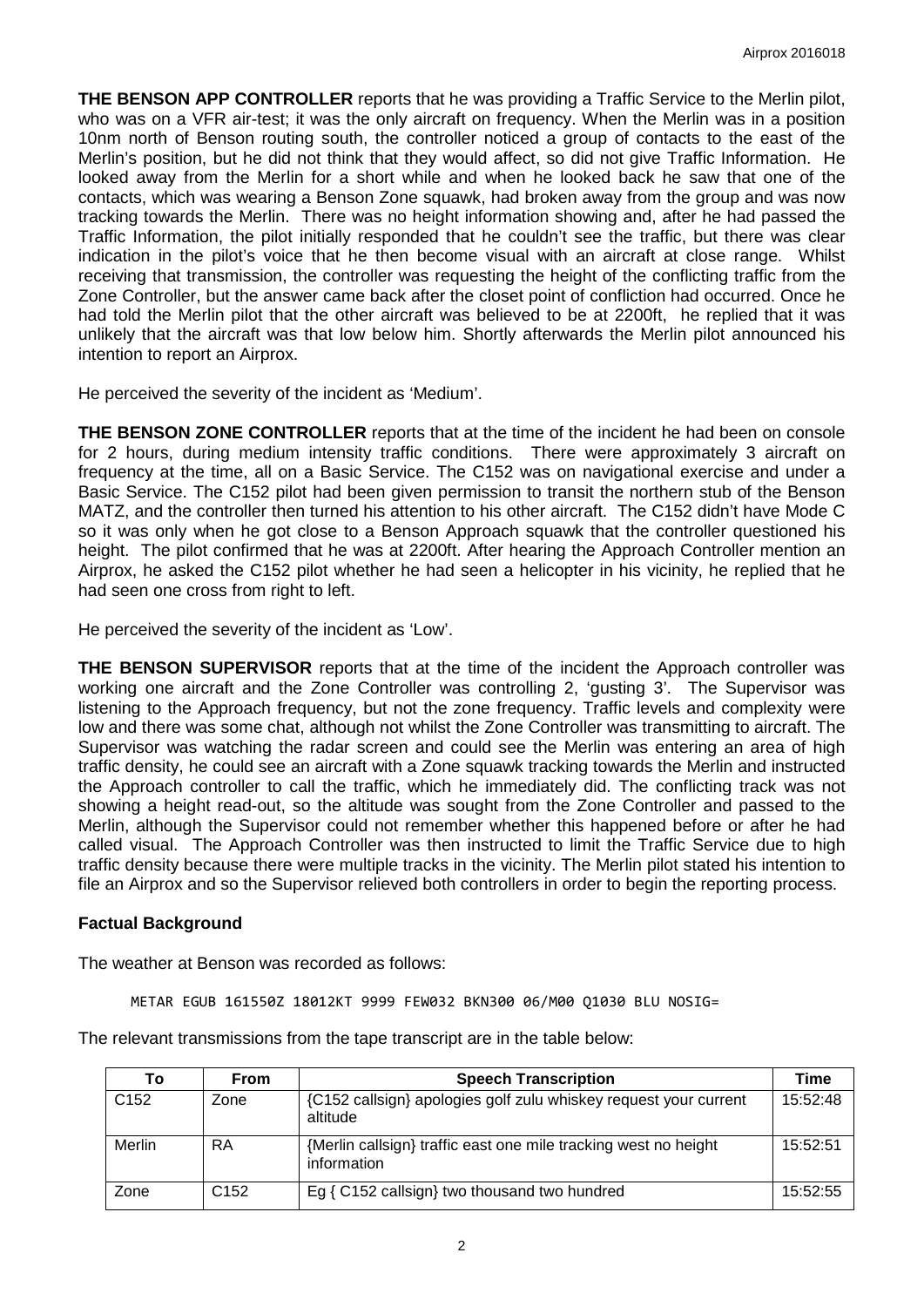| To               | <b>From</b>      | <b>Speech Transcription</b>                                                                         | <b>Time</b> |
|------------------|------------------|-----------------------------------------------------------------------------------------------------|-------------|
| <b>RA</b>        | Merlin           | {Merlin callsign} is lookin-Oh*                                                                     | 15:52:57    |
| <b>RA</b>        | Merlin           | Er {Merlin callsign} visual with the traffic is he  Is he working<br>you?                           | 15:53:07    |
| Merlin           | <b>RA</b>        | {Merlin callsign} affirm standby                                                                    | 15:53:11    |
| Merlin           | <b>RA</b>        | {Merlin callsign} last reported???? thousand two hundred feet<br>.                                  | 15:53:22    |
| Merlin           | <b>RA</b>        | that's with the zone controller                                                                     | 15:53:27    |
| <b>RA</b>        | Merlin           | Er {Merlin callsign} he was not eight hundred feet below us                                         | 15:53:31    |
| Merlin           | <b>RA</b>        | {Merlin callsign} approach roger he's got no Charlie showing                                        | 15:53:39    |
| <b>RA</b>        | Merlin           | Er that's copied {Merlin callsign}                                                                  | 15:53:45    |
| Merlin           | <b>RA</b>        | {Merlin callsign} reduced traffic inform-information from all around<br>due to high traffic density | 15:53:53    |
| C <sub>152</sub> | Zone             | { C152 callsign} did er you see a rotary approximately er three<br>minutes ago                      | 15:54:50    |
| Zone             | C <sub>152</sub> | Er we believe we saw one right to left $\{ C152 \text{ callsign} \}$                                | 15:55:00    |
| C <sub>152</sub> | Zone             | { C152 callsign} roger                                                                              | 15:55:04    |

## **Analysis and Investigation**

# **Military ATM**

At 1552:48 (Figure 1), the Merlin is 1.3nm NW of the C152, no Traffic Information had been passed by the Approach Controller. At this time The Zone Controller was requesting altitude information from the C152. There is no Mode C showing on the C152 or the 4 tracks to the east of the C152.



Figure 1: Merlin squawking 3610; Cessna 3602.

At 1552:52 (Figure 2), the Merlin is tracking south and the C152 west, one second before this the Approach controller passed Traffic Information to the Merlin on the C152.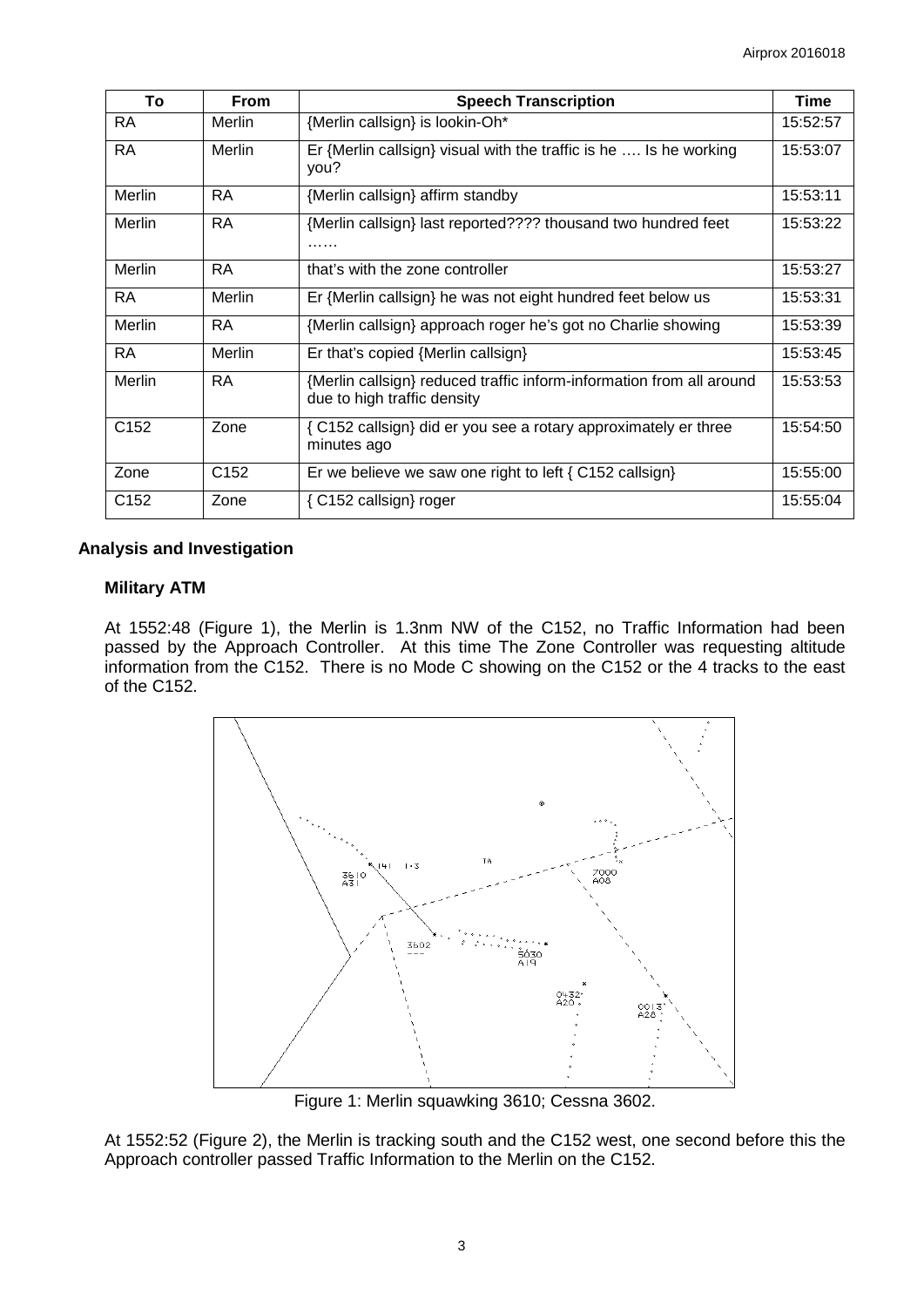

Figure 2: Geometry at 1552:52.

At 1552:55 (Figure 3), the C152 pilot reports his altitude to the Zone Controller, and 2 seconds later the Merlin reports that he is looking; the transcript appears to indicate surprise in his voice.



Figure 3: Geometry at 1552:55.

At 1553:07 (Figure 4), the Merlin pilot reports to Approach that he is visual with the C152.



Figure 4: Geometry at 1553:07.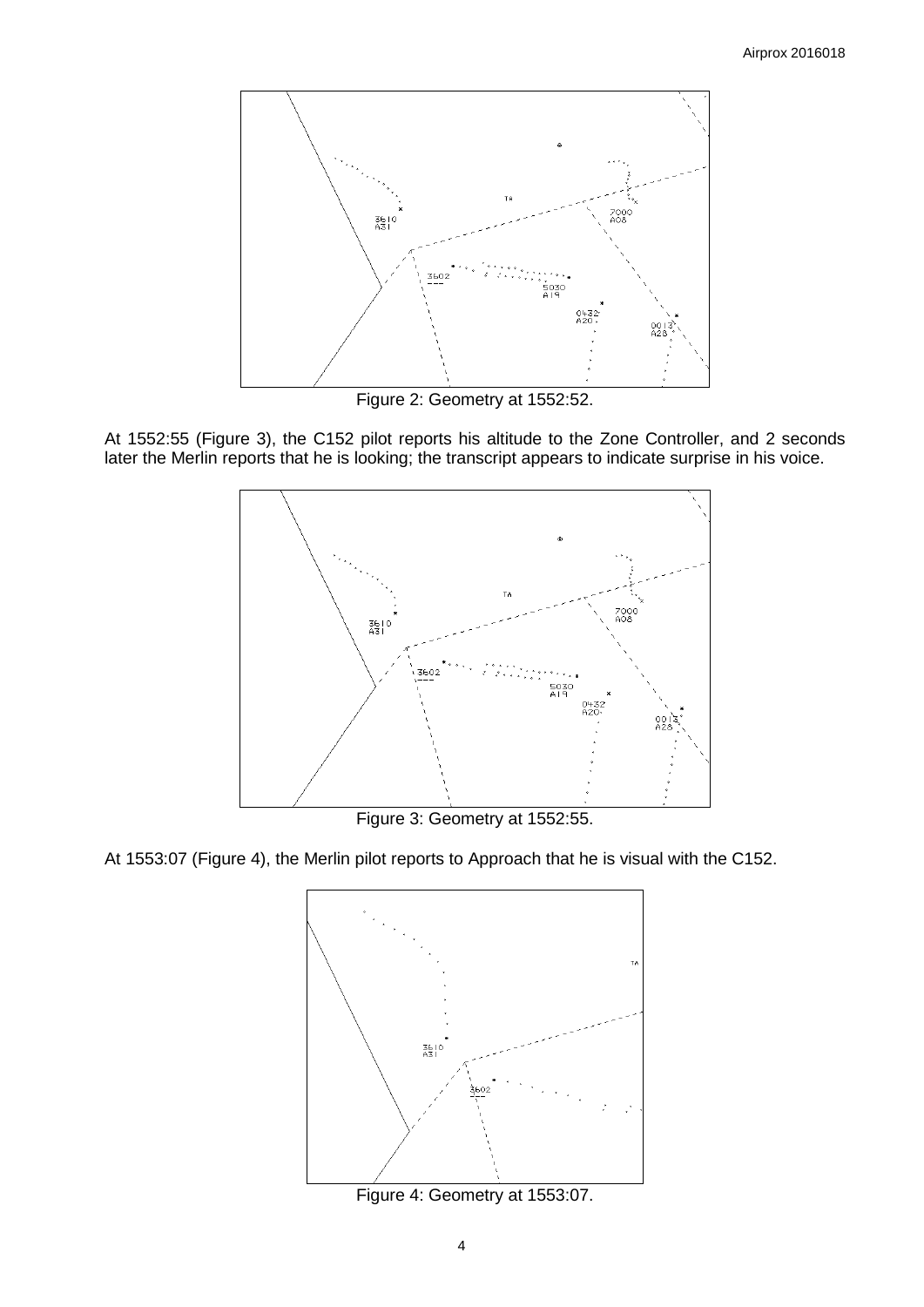The CPA was at 1553:17 (Figure 5, 1553:15) and estimated at 0.2nm horizontal separation.



Figure 5: CPA at 1553:15.

The Merlin helicopter pilot was receiving a Traffic Service from Benson Approach whilst conducting a compass calibration. CAP 774 states that, under a Traffic Service, 'the controller is not required to achieve deconfliction minima, and the pilot remains responsible for collision avoidance'. It also states that 'Pilots should be aware that a Traffic Service might not be appropriate for flight in IMC or where lookout is significantly constrained by other factors, when other ATSs are available'. A Traffic Service was an appropriate type of service for the sortie profile. In this case the handling pilot was conducting a compass calibration with the non-handling pilot and the crewman conducting lookout; the haze at the time and colour of the white C152 would have made it difficult to visually acquire. An area for further consideration would be the communication of the type of sortie (airtest) between the aircraft crew and ATC prior to flight and location of the flight near well-known GA navigation routes. Discussion with Benson ATC indicated that airtests are normally notified on the electronic tote (in ATC) or verbally on startup, and the aircraft will request a Traffic Service.

The C152 pilot was under a Basic Service and had requested a MATZ crossing of Benson's northern stub. His routing was one he was familiar with as a regular airspace user; however, it is of note that the pilot reported he was unfamiliar with the Merlin aircraft and that it was flown from Benson. The local investigation noted that the Class G airspace around Benson is complex and restrictive, with the base of controlled airspace stepping from 4500ft to 3500ft between Wycombe Airpark and Thame. GA traffic is confined laterally by local ATZs, Benson MATZ and the London TMA and, in addition to this, the use of common visual navigation points can lead to a bottleneck in GA traffic. The pilot reported his awareness of traffic; the radar replay indicates the C152 had transited east to west through 4 other tracks at similar altitudes. Both the C152 and Merlin were on the same pressure setting (Benson QNH); the highest reported altitude of the C152 was 2400ft and the Merlin was maintaining 3000ft. The high wing configuration of the C152 and position of the sun may have impeded the pilot's lookout, especially given that the Merlin was above.

The Approach Controller was operating at low intensity and low complexity which could suggest his arousal levels were low, potentially leading to his attention being distracted by conversation in the Approach room. This in turn led to the late identification of a confliction and the requirement of a prompt from the Supervisor to call traffic to the Merlin. The Traffic Information was passed to the Merlin at a late stage with 1nm horizontal separation; CAP 774 states controllers should pass Traffic Information on relevant traffic at 5nm, 3nm and update the traffic if it continues to constitute a definite hazard, or if requested by the pilot. The lack of Mode C would have hindered both the Approach and Zone controllers in identifying the C152 as conflicting with the Merlin. The density of GA traffic present to the east of the C152 prior to the incident would have made identification of the conflicting track difficult to both controllers.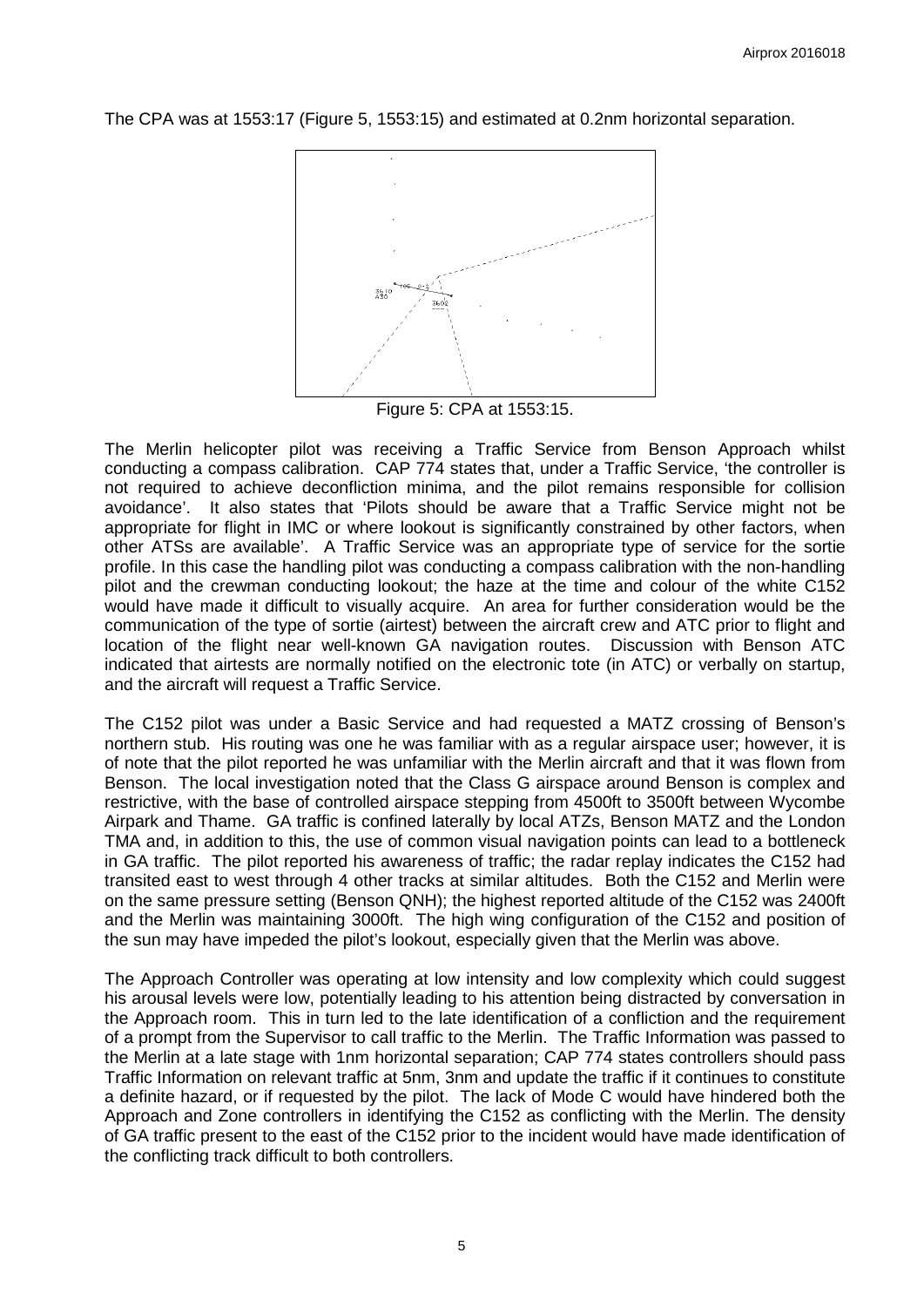The Zone controller did not pass Traffic Information to the C152 and, under a Basic Service, is not required to do so. The Zone controller was aware of the C152's routing and, although not required to do so, could have passed information to the C152 on the activity of the Merlin as they were responsible for deconflicting the track through the MATZ. This may have been precluded by the prioritisation of a Traffic Service to aircraft inbound to Chalgrove, which he was talking to at the time of incident. The reported altitude of the C152 at 2200ft for the MATZ stub crossing may also have led to the controller believing more than 500ft would exist between the C152 and the Merlin.

The two main barriers in this incident were lookout and Traffic Information. Both the C152 and Merlin crew were unable to acquire each other through lookout and, in this instance, the passing of Traffic Information was late so the Merlin pilot had little time to visually identify the conflicting aircraft and take action. Neither aircraft had any form of Airborne Collision Avoidance System (ACAS), which may have given the pilots added situational awareness and alerted them of the confliction earlier. A local investigation was conducted by ATC which identified that the Approach controller had become distracted by conversation within the Approach Control Room. Traffic Information was later than optimal to provide the Merlin pilot time to acquire the C152 and take avoiding action, and the contextual conditions were such that they did not assist either pilot in becoming visual.

## **UKAB Secretariat**

The Merlin and C152 pilots shared an equal responsibility for collision avoidance and not to operate in such proximity to other aircraft as to create a collision hazard<sup>[1](#page-5-0)</sup>. If the incident geometry is considered as converging then the C15[2](#page-5-1) pilot was required to give way to the Merlin<sup>2</sup>.

#### **Comments**

#### **JHC**

The Merlin crew were using an appropriate ATC Service and could have expected an earlier warning of the C152's presence. Additionally, it is unclear how close the 2 aircraft came vertically. Assuming they were both on the correct pressure setting, there should have been 800ft between them, and it was reported that they were much closer. Merlin TAS fitment will be completed by Sep 16 and will provide an additional barrier should this situation recur.

#### **Summary**

An Airprox was reported when a Merlin and a C152 flew into proximity at 1555 on Tuesday 16<sup>th</sup> February 2016. Both pilots were operating under VFR in VMC, the Merlin pilot in receipt of a Traffic Service from Benson Approach and the C152 pilot in receipt of a Basic Service from Benson Zone.

#### **PART B: SUMMARY OF THE BOARD'S DISCUSSIONS**

Information available consisted of reports from the pilots of both aircraft, transcripts of the relevant RT frequencies, radar photographs/video recordings, reports from the air traffic controllers involved and reports from the appropriate ATC and operating authorities.

The Board first looked at the actions of the Merlin pilot. He was conducting a compass calibration airtest that involved high cockpit-workload which limited his look-out. Some members wondered whether the Merlin pilot had chosen the best area to conduct his air test given that it was a known GA choke point. They were informed that there was another air-test operating with Benson ATC in a different area (one which was known to be less busy with GA transits), and that the two pilots had had to de-conflict their sorties, which was why the Merlin was operating where it was. Members

l

<span id="page-5-0"></span><sup>1</sup> SERA.3205 Proximity.

<span id="page-5-1"></span><sup>2</sup> SERA.3210 Right-of-way (c)(2) Converging.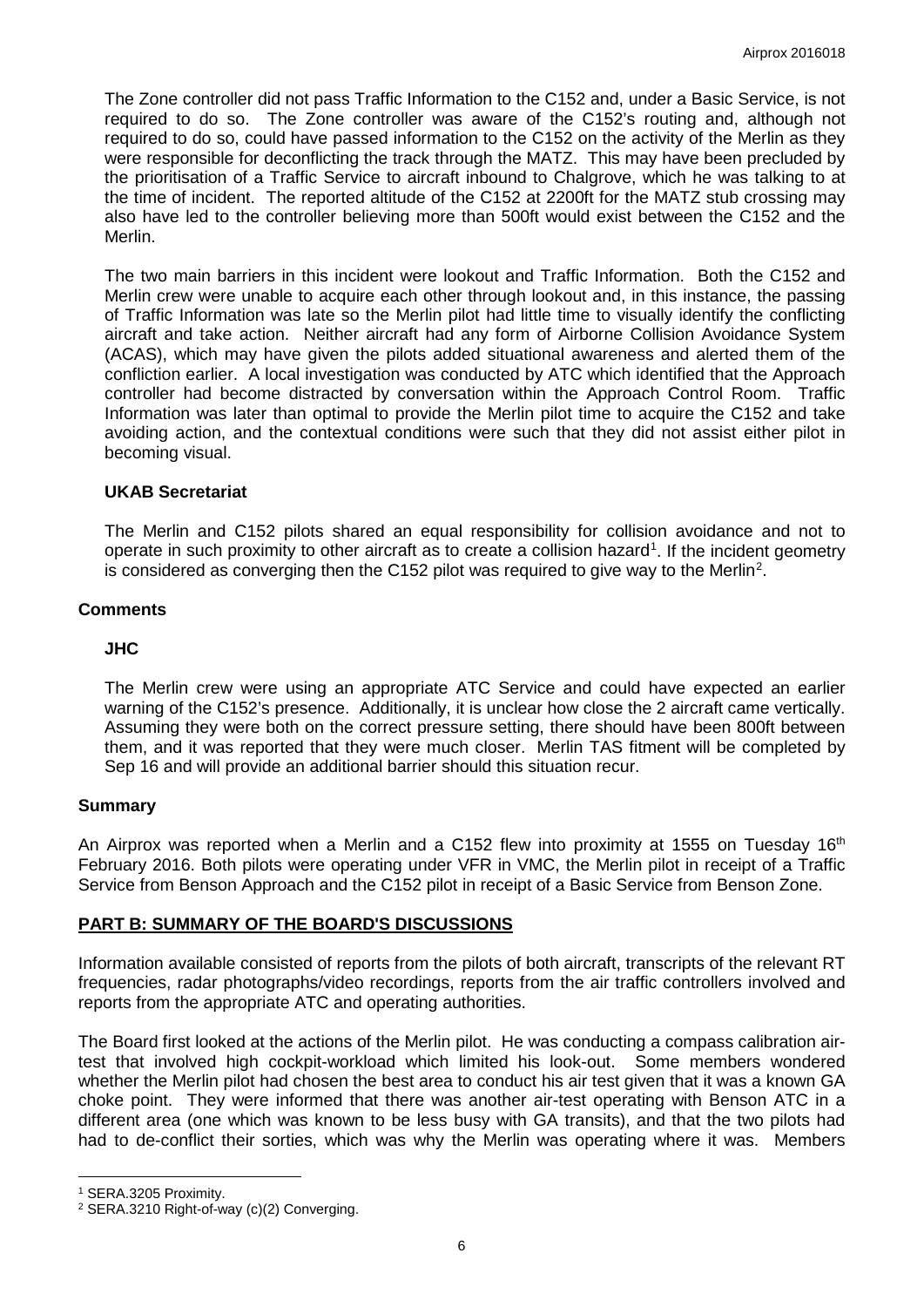commended the Merlin pilot for mitigating the high cockpit-workload by using his crew to supplement his look-out and in electing to receive a Traffic Service from Benson ATC. Recognising that there were no guarantees of receiving Traffic Information on all aircraft even under a Traffic Service, the Board thought that having agreed one with RAF Benson, it not unreasonable that the Merlin pilot would normally have expected to receive warning of traffic displayed on RAF Benson's radar much earlier than he actually did. Notwithstanding the lateness of the Traffic Information from the controller, under a Traffic Service the pilot remains responsible for his own separation; some members opined that the late call from RAF Benson may have resulted in the Merlin pilot being startled to see traffic as close as it was, and that this might account for him assessing the C152 to be as close as he did, when the evidence pointed to there being in the region of 800ft separation. The Board noted that the Merlin fleet was due to be fitted with TAS in the near future and acknowledged that in this situation it may have provided the pilot with earlier information.

For his part, the Board thought that the C152 pilot had not seen the Merlin, and that the helicopter he had reported seeing was in fact one which he crossed paths with a few miles earlier. Pilot members opined that, as the pilot himself had indicated, his inability to see the Merlin was probably due to a combination of the hazy conditions and the high-wing configuration of his aircraft which would likely have obscured the Merlin. They also thought that this tended to support the reported height of the C152, because an aircraft 800ft above would have been more likely to be obscured from view than one much closer. Members also opined that, if there had only been 200ft separation (as estimated by the Merlin pilot) the C152 pilot would have been likely to have heard the Merlin as well as seen it as they passed each other. In trying to determine the actual height of the C152, the Board noted that, because he didn't have Mode C fitted to his aircraft, his height was not displayed on radar. Members debated the fact that, on being questioned by the Zone controller, he had immediately responded with 2200ft, the height at which he was cleared for his MATZ crossing; that he did so without hesitation appeared indicative of him reading his instruments rather than checking his notes to recall the clearance itself. Furthermore, the pilot had stated that he didn't have any indications throughout the rest of the flight that his altimeter may have been faulty or that he had incorrectly set the pressure setting. The outcome of the discussion was that the Board thought that on balance of probability the C152 pilot was indeed at his reported height of 2200ft.

The Board then turned to the role that ATC played in this Airprox. They noted that the Traffic Information given to the Merlin pilot was called later than would normally be expected and they wondered why this might have been so, particularly because the controller knew that the Merlin was conducting an air-test and was therefore likely relying more heavily on receiving his calls. It was apparent that the App Controller was not very busy (one aircraft on frequency), and ATC members thought that it was possible that this low-arousal led him to focus on the conversation within the ACR rather than the task in hand; indeed, it was only thanks to the Supervisor reminding him that he called Traffic Information when he did. ATC members noted that the C152 was wearing a Zone squawk, and the App Controller could have easily asked the Zone Controller for information or co-ordination if he had seen the confliction earlier. For his part, the Zone Controller was busier and, because the C152 was under only a Basic Service, he did not have the same obligation to give Traffic Information to the C152 pilot. Nevertheless, the Board wondered whether he should have passed Traffic Information to the App Controller, but thought that he had probably liaised with the App Controller for the MATZ crossing and therefore, in his mind, may have thought that this duty of care was discharged. Furthermore, he could see the Merlin indicating 800ft above the reported height of the C152, which again may have led him to believe there wouldn't be an issue.

In looking at the cause, the Board agreed that the root of the incident lay in a late sighting by the Merlin pilot and a non-sighting by the C152 pilot. However they also agreed that Benson ATC had had a part to play, and that a contributory factor was the late Traffic Information by Benson ATC. Turning to the risk, the Board thought that the balance of probability was that the separation was in the region of 800ft and that this was therefore a Category C incident with no risk of collision.